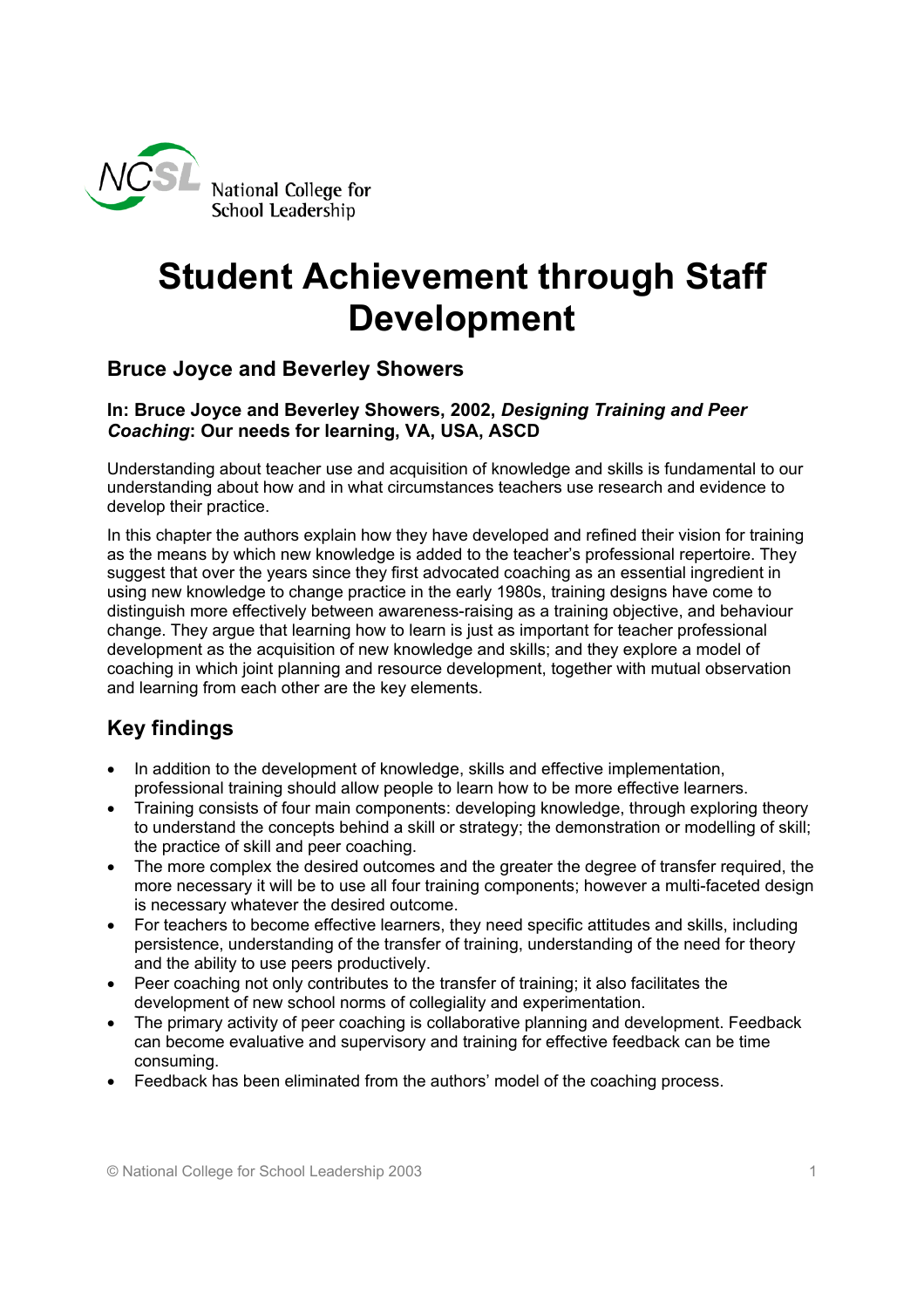### **What should good training be trying to accomplish? The outcomes of professional development**

The authors start from the premise that training needs to enable people to learn new knowledge and skills and to transfer these into their practice. Of equal importance, they suggest, is the need for training to help people to learn how to become more effective learners. The way to do this is to identify the outcomes which the training is intended to achieve and to select those training components (ie knowledge and theory, modelling, practice and peer coaching) most likely to succeed in achieving them).

The range of possible targeted outcomes they identify are:

- knowledge or awareness of educational theories and practices, new curricula or academic content
- positive attitude changes, for example towards their own role, different groups of children and aspects of the curriculum
- the development of skill, for example in designing and delivering questions
- transfer of training and 'executive control' generating consistent and appropriate use of the new skills and strategies in classroom practice. This, the authors stress, is the critical point at which staff development impacts on student achievement

The authors show how some outcomes are easier to achieve than others because they are closer to teachers' existing practice. The newer they are, the harder to achieve. Similarly, some outcomes are more complex than others. Trainers need to be able to gauge the difficulty level to help plan the intensity and duration of training and select the components they will use accordingly.

# **What are the components of training?**

The authors identify four key components of training. The first focuses on *knowledge* and consists of exploring the *theory* or rationale for the new skills or strategies. Subsequently, they suggest, training needs to involve *modelling* the new skills – ideally in a setting closely approximate to the workplace. The third component is the *practice* of the skill and the authors estimate a substantial period of time (8–10 weeks, involving around 25 trials) to "bring a teaching model of medium complexity under control". Finally, peer coaching, the fourth component, is the collaborative work of teachers in planning and developing the lessons and materials to implement the training effectively.

Cohesiveness and strong school leadership are also essential to training effectiveness, according to the authors. The best trainers, they say, working with excellent and powerful content, will not succeed in poor organisational climates. Equally, good climates and high motivation won't replace poor training. Trainers need to ask: Who is the training for and what results are expected? Is follow-up a feature of the school's organisational structures and processes or must it be built into the training design? Is the training presenting new learning or is it trying to refine existing knowledge and skills?

### **What components will best match the desired training outcomes?**

The authors review the research on training efficacy, looking at each of the four components in turn. The evidence enables them to conclude that all four components (theory, demonstration, practice and peer coaching) are needed if transfer to the classroom is the objective of the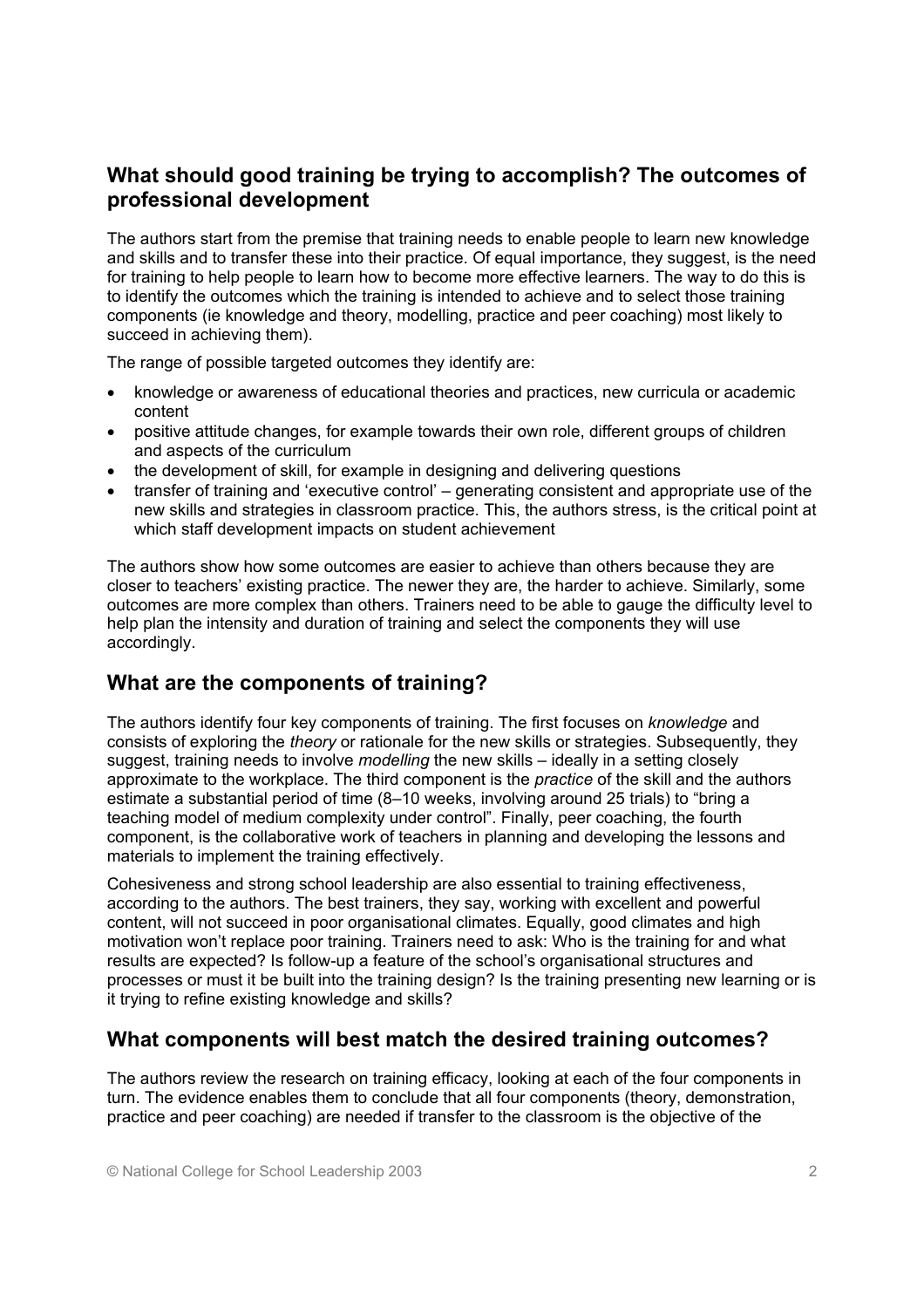training. Even where knowledge or skill are desired outcomes, multi-faceted designs are likely to offer the best results. However, for student learning to take place as a result of the training, transfer is absolutely necessary. By extrapolating from the relevant research the authors were able to estimate that training designs which included all four components were significantly more effective than single designs or those which included the first three but not peer coaching. In all cases, they stress, the content of the training also had to be good.

### **How do teachers learn to acquire new skills?**

Joyce and Showers draw on research on training, curriculum implementation, school improvement and change and their own experience of sustained, systematic development programmes to identify practices, attitudes and skills which seemed to help teachers develop an aptitude for learning. These include:

- **Persistence:** every educator knows the importance of practice for children. From their evidence base the authors conclude that persistence, even when initially uncomfortable, was a characteristic of successful learners.
- **Acknowledgement of the transfer problem:** teachers need to understand that the transfer of training is a separate learning task from the acquisition of knowledge or skills.
- **Teaching new behaviours to students:** students are discomforted by change, especially when they are succeeding in existing conditions. Teachers who directly teach both the cognitive and the social tasks required by specific innovations are more likely to achieve successful transfer.
- **Understanding the importance of the underlying theory:** teachers who master the theory underlying new behaviours are more likely to achieve similar results to those obtained in research settings, with their own students.
- **Proactive and productive use of peers:** teachers who used peer support for mutual problem solving, observations, collaborative teaching and planning were more successful in transferring new skills to their own practice.
- **Flexibility:** teachers need to develop a spirit of enquiry, a willingness to experiment with their own behaviour and an openness to evidence that alternatives have something to offer.

### **Why is coaching such an important component of training?**

Joyce and Showers' many years of research and experimentation with the design of coaching remains focused on implementing innovations which make the determination of effects on students possible. They reviewed past studies to show how coaching facilitated the transfer of training and the development of organisational norms of collegiality and experimentation.

#### **How coaching contributed to the transfer of training**

The authors found that coaching appeared to contribute to the transfer of training in five ways. Coached teachers:

- practiced new strategies more often and with greater skill than uncoached educators with identical initial training
- adapted the strategies more appropriately to their own goals and contexts than did uncoached teachers who tended to practice observed or demonstrated lessons
- retained and increased their skill over time uncoached teachers did not
- were more likely to explain the new models of teaching to their students, ensuring that students understood the purpose of their strategy and the behaviours expected of them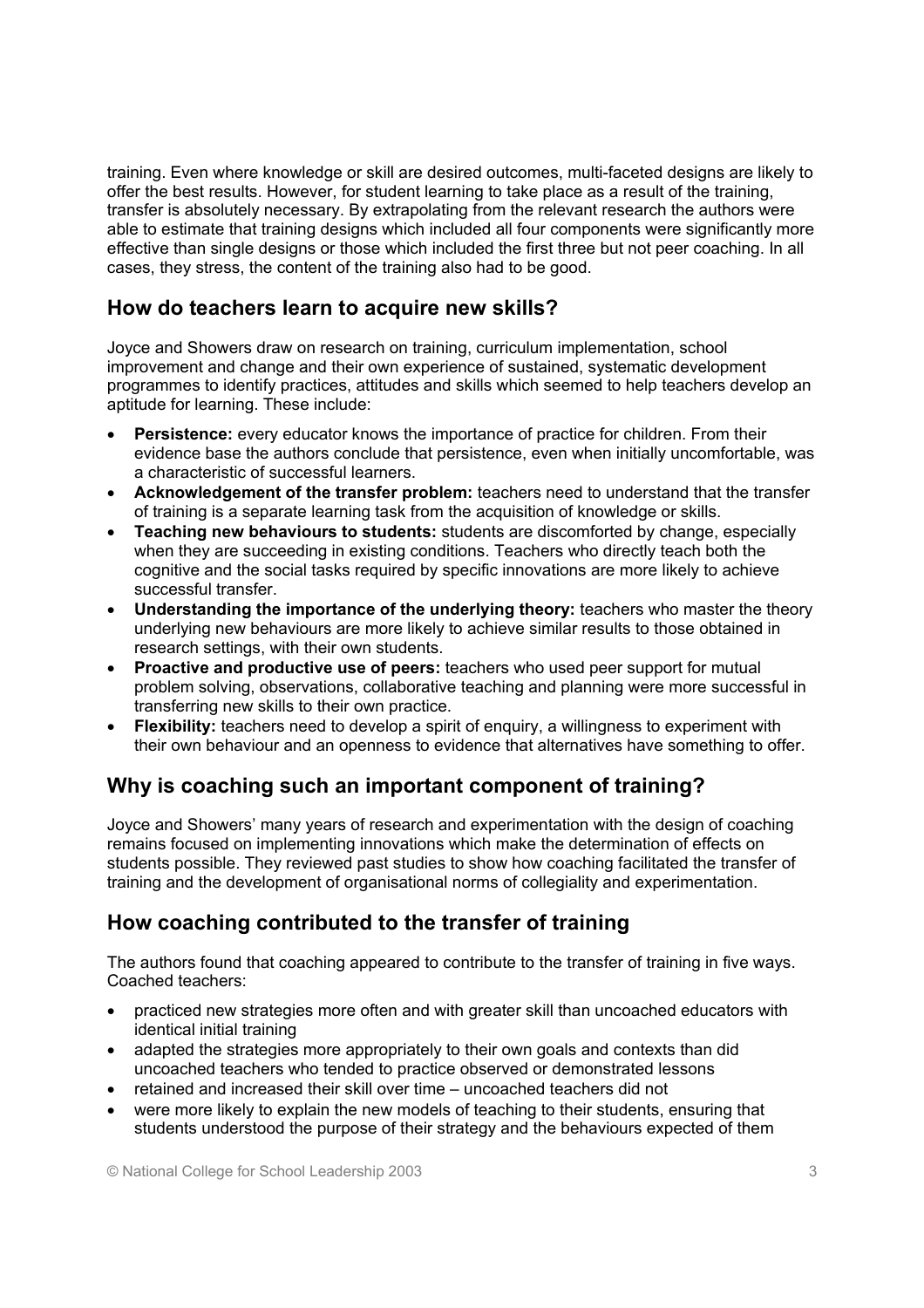• demonstrated a clearer understanding of the purposes and use of the new strategies. The frequent peer discussions about them, including lessons and materials design, seemed to enable them to 'think' with the strategies in ways which uncoached teachers never showed

### **Coaching in an organisation-wide context**

The authors found that coaching required considerable *organisational innovation* so that schools can actively support "the norms of experimentation, collaborative planning and development, and implementation of content aimed at collective goals". They cite informal evidence to show that the effects of coaching are far-reaching. The development of school norms which support the continuous study and improvement of teaching apparently build capacity for other forms of change.

As they moved from working with volunteer groups of teachers to whole-school initiatives, they required that all teachers and administrators had to agree to be members of peer coaching teams. Collectively the teams need to:

- make a commitment to practice or use whatever change the faculty has decided to implement
- assist and support each other in the change process
- collect data on the implementation and on student effects relevant to the school's identified target for student growth

As a result of their whole-school work, the authors have omitted feedback from their coaching model. They argue that learning to provide technical feedback needed extensive training and was unnecessary after new behaviours were mastered. Peer coaches were also found to be slipping into supervisory or evaluative comments. They point out that omitting feedback has not affected implementation or student outcomes. It has also "greatly simplified the organisation of peer coaching in school settings". When teachers observe each other, they suggest the person teaching is the coach and the person observing is the one coached.

The authors regard the primary activity of peer coaching study teams as the collaborative planning and development of curriculum and instruction in pursuit of shared organisational goals. They regard the largely evaluative and supervisory models of peer coaching which appear to be 'normative' in the literature as disappointing. They acknowledge that engaging collectively in training and working collaboratively in teams to implement new learning and evaluate its effect is difficult, but conclude that "it is well worth the effort, both in terms of faculty cohesion and student learning".

### **Where do we go from here?**

Joyce and Showers identify a number of specific behaviours, which, they suggest, staff developers can incorporate into their training and support for teachers and principals. They can:

- help schools and teams of teachers to redesign their workplaces. Instead of just recommending schools provide time for collaborative working, for example, they can begin to help them solve the problem of finding the time
- ensure that peer coaching study teams are formed on the first day of training, to give them opportunities to experiment with productive ways of working together
- provide examples of structures or formats for collaborative planning, for example by offering a structure or scaffold for a sample planning activity